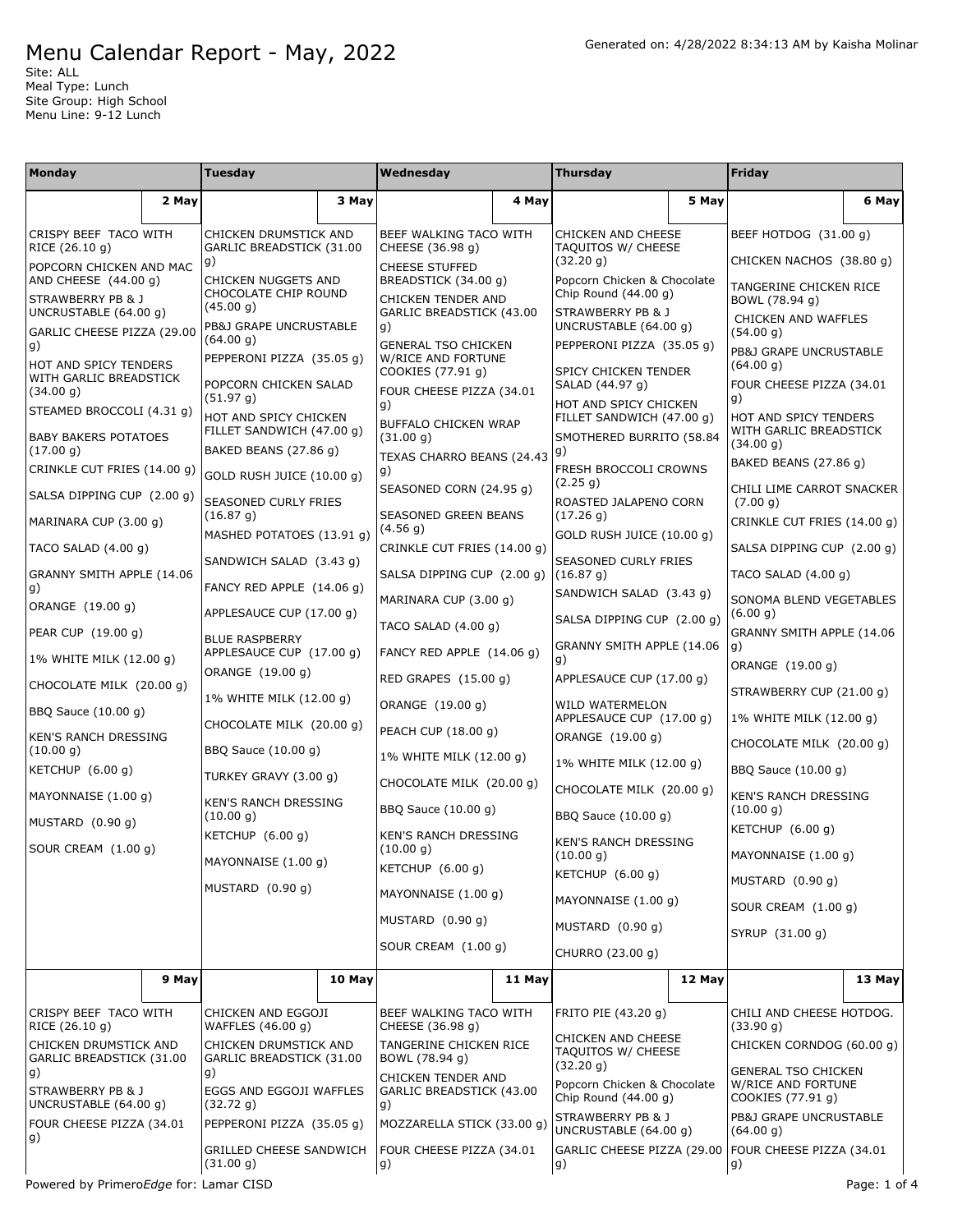Site: ALL Meal Type: Lunch Site Group: High School Menu Line: 9-12 Lunch

|                                                           | 9 May  |                                                          | 10 May |                                                  | 11 May |                                                                                                                           | 12 May |                                                          | 13 May |
|-----------------------------------------------------------|--------|----------------------------------------------------------|--------|--------------------------------------------------|--------|---------------------------------------------------------------------------------------------------------------------------|--------|----------------------------------------------------------|--------|
| HOT AND SPICY TENDERS<br>WITH GARLIC BREADSTICK           |        | BAKED BEANS (27.86 g)                                    |        | <b>BUFFALO CHICKEN WRAP</b><br>(31.00 g)         |        | SPICY CHICKEN TENDER<br>SALAD (44.97 g)                                                                                   |        | HOT AND SPICY TENDERS<br>WITH GARLIC BREADSTICK          |        |
| (34.00 g)<br>STEAMED BROCCOLI (4.31 g)                    |        | SLICED CUCUMBERS (2.62 g)                                |        | TEXAS CHARRO BEANS (24.43                        |        | CRISPY CHICKEN SANDWICH                                                                                                   |        | (34.00 g)                                                |        |
|                                                           |        | GOLD RUSH JUICE (10.00 g)                                |        | g)<br>SEASONED CORN (24.95 g)                    |        | (47.00 g)<br>FRESH BROCCOLI CROWNS                                                                                        |        | BAKED BEANS (27.86 g)                                    |        |
| CHILI LIME CARROT SNACKER<br>(7.00 g)                     |        | SEASONED CURLY FRIES<br>(16.87 g)                        |        | SEASONED GREEN BEANS                             |        | (2.25 g)<br>CHILI LIME CARROT SNACKER                                                                                     |        | SLICED CUCUMBERS (2.62 g)<br>CRINKLE CUT FRIES (14.00 g) |        |
| <b>BABY BAKERS POTATOES</b><br>(17.00 g)                  |        | MASHED POTATOES (13.91 g)                                |        | (4.56 g)<br>CRINKLE CUT FRIES (14.00 g)          |        | (7.00 g)                                                                                                                  |        | SANDWICH SALAD (3.43 g)                                  |        |
| FANCY RED APPLE (14.06 g)<br>CRINKLE CUT FRIES (14.00 g)  |        | SALSA DIPPING CUP (2.00 g)                               |        | ROASTED JALAPENO CORN<br>(17.26 g)               |        | SONOMA BLEND VEGETABLES                                                                                                   |        |                                                          |        |
| SALSA DIPPING CUP (2.00 g)                                |        | <b>BLUE RASPBERRY</b><br>APPLESAUCE CUP (17.00 g)        |        | MARINARA CUP (3.00 g)                            |        | GOLD RUSH JUICE (10.00 g)                                                                                                 |        | (6.00 g)                                                 |        |
| TACO SALAD (4.00 g)                                       |        | ORANGE (19.00 g)                                         |        | TACO SALAD (4.00 g)                              |        | SEASONED CURLY FRIES<br>(16.87 g)                                                                                         |        | GRANNY SMITH APPLE (14.06<br>g)                          |        |
| GRANNY SMITH APPLE (14.06                                 |        | SLUSH, HULA COOLER 60/4oz                                |        | FANCY RED APPLE (14.06 g)                        |        | SANDWICH SALAD (3.43 g)                                                                                                   |        | ORANGE (19.00 g)                                         |        |
| g)<br>ORANGE (19.00 g)                                    |        | (23.00 g)<br>1% WHITE MILK (12.00 g)                     |        | RED GRAPES (15.00 g)                             |        | MARINARA CUP (3.00 g)                                                                                                     |        | STRAWBERRY CUP (21.00 g)                                 |        |
| PEAR CUP (19.00 g)                                        |        | CHOCOLATE MILK (20.00 g)                                 |        | ORANGE (19.00 g)                                 |        | GRANNY SMITH APPLE (14.06                                                                                                 |        | 1% WHITE MILK (12.00 g)                                  |        |
| 1% WHITE MILK (12.00 g)                                   |        | TURKEY GRAVY (3.00 g)                                    |        | PEACH CUP (18.00 g)                              |        | g)<br>APPLESAUCE CUP (17.00 g)                                                                                            |        | CHOCOLATE MILK (20.00 g)                                 |        |
| CHOCOLATE MILK (20.00 g)                                  |        | KETCHUP (6.00 g)                                         |        | 1% WHITE MILK (12.00 g)                          |        | WILD WATERMELON                                                                                                           |        | BBQ Sauce (10.00 g)                                      |        |
| BBQ Sauce (10.00 g)                                       |        | SYRUP (31.00 g)                                          |        | CHOCOLATE MILK (20.00 g)                         |        | APPLESAUCE CUP (17.00 g)                                                                                                  |        | KEN'S RANCH DRESSING<br>(10.00 g)<br>KETCHUP $(6.00 g)$  |        |
| KEN'S RANCH DRESSING                                      |        |                                                          |        | BBQ Sauce (10.00 g)                              |        | ORANGE (19.00 g)                                                                                                          |        |                                                          |        |
| (10.00 g)<br>KETCHUP $(6.00 g)$                           |        |                                                          |        | KEN'S RANCH DRESSING                             |        | 1% WHITE MILK (12.00 g)<br>CHOCOLATE MILK (20.00 g)                                                                       |        | MAYONNAISE (1.00 g)                                      |        |
| MAYONNAISE (1.00 g)                                       |        |                                                          |        | (10.00 g)<br>KETCHUP $(6.00 g)$                  |        | BBQ Sauce (10.00 g)                                                                                                       |        | MUSTARD (0.90 g)                                         |        |
| MUSTARD $(0.90 g)$                                        |        |                                                          |        | MAYONNAISE (1.00 g)                              |        | <b>KEN'S RANCH DRESSING</b>                                                                                               |        |                                                          |        |
| SOUR CREAM (1.00 g)                                       |        |                                                          |        | MUSTARD (0.90 g)                                 |        | (10.00 g)                                                                                                                 |        |                                                          |        |
|                                                           |        |                                                          |        | SOUR CREAM (1.00 g)                              |        | KETCHUP (6.00 g)                                                                                                          |        |                                                          |        |
|                                                           |        |                                                          |        |                                                  |        | MAYONNAISE (1.00 g)                                                                                                       |        |                                                          |        |
|                                                           |        |                                                          |        |                                                  |        | MUSTARD (0.90 g)                                                                                                          |        |                                                          |        |
|                                                           | 16 May |                                                          | 17 May |                                                  | 18 May |                                                                                                                           | 19 May |                                                          | 20 May |
| CRISPY BEEF TACO WITH<br>RICE (26.10 g)                   |        | CHICKEN DRUMSTICK AND<br>GARLIC BREADSTICK (31.00        |        | BEEF WALKING TACO WITH<br>CHEESE (36.98 g)       |        | <b>CHICKEN AND CHEESE</b><br>TAQUITOS W/ CHEESE                                                                           |        | BEEF HOTDOG (31.00 q)                                    |        |
| POPCORN CHICKEN AND MAC<br>AND CHEESE (44.00 g)           |        | g)                                                       |        | <b>CHEESE STUFFED</b><br>BREADSTICK (34.00 g)    |        | (32.20 g)                                                                                                                 |        | CHICKEN NACHOS (38.80 q)                                 |        |
| STRAWBERRY PB & J                                         |        | CHICKEN NUGGETS AND<br>CHOCOLATE CHIP ROUND<br>(45.00 g) |        | CHICKEN TENDER AND                               |        | Popcorn Chicken & Chocolate<br>Chip Round $(44.00 q)$                                                                     |        | TANGERINE CHICKEN RICE<br>BOWL (78.94 g)                 |        |
| UNCRUSTABLE (64.00 g)<br>GARLIC CHEESE PIZZA (29.00       |        | PB&J GRAPE UNCRUSTABLE                                   |        | GARLIC BREADSTICK (43.00<br> g)                  |        | STRAWBERRY PB & J<br>UNCRUSTABLE (64.00 g)                                                                                |        | CHICKEN AND WAFFLES<br>(54.00 g)                         |        |
| g)                                                        |        | (64.00 g)<br>PEPPERONI PIZZA (35.05 g)                   |        | <b>GENERAL TSO CHICKEN</b><br>W/RICE AND FORTUNE |        | PEPPERONI PIZZA (35.05 g)                                                                                                 |        | PB&J GRAPE UNCRUSTABLE                                   |        |
| HOT AND SPICY TENDERS<br>WITH GARLIC BREADSTICK           |        | POPCORN CHICKEN SALAD                                    |        | COOKIES (77.91 g)                                |        | SPICY CHICKEN TENDER<br>SALAD (44.97 g)<br>HOT AND SPICY CHICKEN<br>FILLET SANDWICH (47.00 g)<br>SMOTHERED BURRITO (58.84 |        | (64.00 g)<br>FOUR CHEESE PIZZA (34.01                    |        |
| (34.00 g)<br>STEAMED BROCCOLI (4.31 g)                    |        | (51.97 g)<br>HOT AND SPICY CHICKEN                       |        | FOUR CHEESE PIZZA (34.01<br> g)                  |        |                                                                                                                           |        | g)                                                       |        |
| <b>BABY BAKERS POTATOES</b>                               |        | FILLET SANDWICH (47.00 g)                                |        | BUFFALO CHICKEN WRAP<br>(31.00 g)                |        |                                                                                                                           |        | HOT AND SPICY TENDERS<br>WITH GARLIC BREADSTICK          |        |
| (17.00 g)                                                 |        | BAKED BEANS (27.86 g)                                    |        | TEXAS CHARRO BEANS (24.43                        |        | g)<br>FRESH BROCCOLI CROWNS                                                                                               |        | (34.00 g)<br>BAKED BEANS (27.86 g)                       |        |
| CRINKLE CUT FRIES (14.00 g)<br>SALSA DIPPING CUP (2.00 g) |        | GOLD RUSH JUICE (10.00 g)                                |        | g)<br>SEASONED CORN (24.95 g)                    |        | (2.25 g)                                                                                                                  |        | CHILI LIME CARROT SNACKER                                |        |
| MARINARA CUP (3.00 g)                                     |        | SEASONED CURLY FRIES<br>(16.87 g)                        |        | SEASONED GREEN BEANS                             |        | ROASTED JALAPENO CORN<br>(17.26 g)                                                                                        |        | (7.00 g)<br>CRINKLE CUT FRIES (14.00 g)                  |        |
| TACO SALAD $(4.00 g)$                                     |        | MASHED POTATOES (13.91 g)                                |        | (4.56 g)<br>CRINKLE CUT FRIES (14.00 g)          |        | GOLD RUSH JUICE (10.00 g)                                                                                                 |        | SALSA DIPPING CUP (2.00 g)                               |        |
| GRANNY SMITH APPLE (14.06                                 |        | SANDWICH SALAD (3.43 g)                                  |        | SALSA DIPPING CUP (2.00 g)                       |        | SEASONED CURLY FRIES<br>(16.87 g)                                                                                         |        | TACO SALAD (4.00 g)                                      |        |
| g)                                                        |        | FANCY RED APPLE (14.06 g)                                |        |                                                  |        | SANDWICH SALAD (3.43 g)                                                                                                   |        |                                                          |        |
|                                                           |        |                                                          |        |                                                  |        |                                                                                                                           |        |                                                          |        |

Powered by Primero*Edge* for: Lamar CISD examples a proportion of the example of the Page: 2 of 4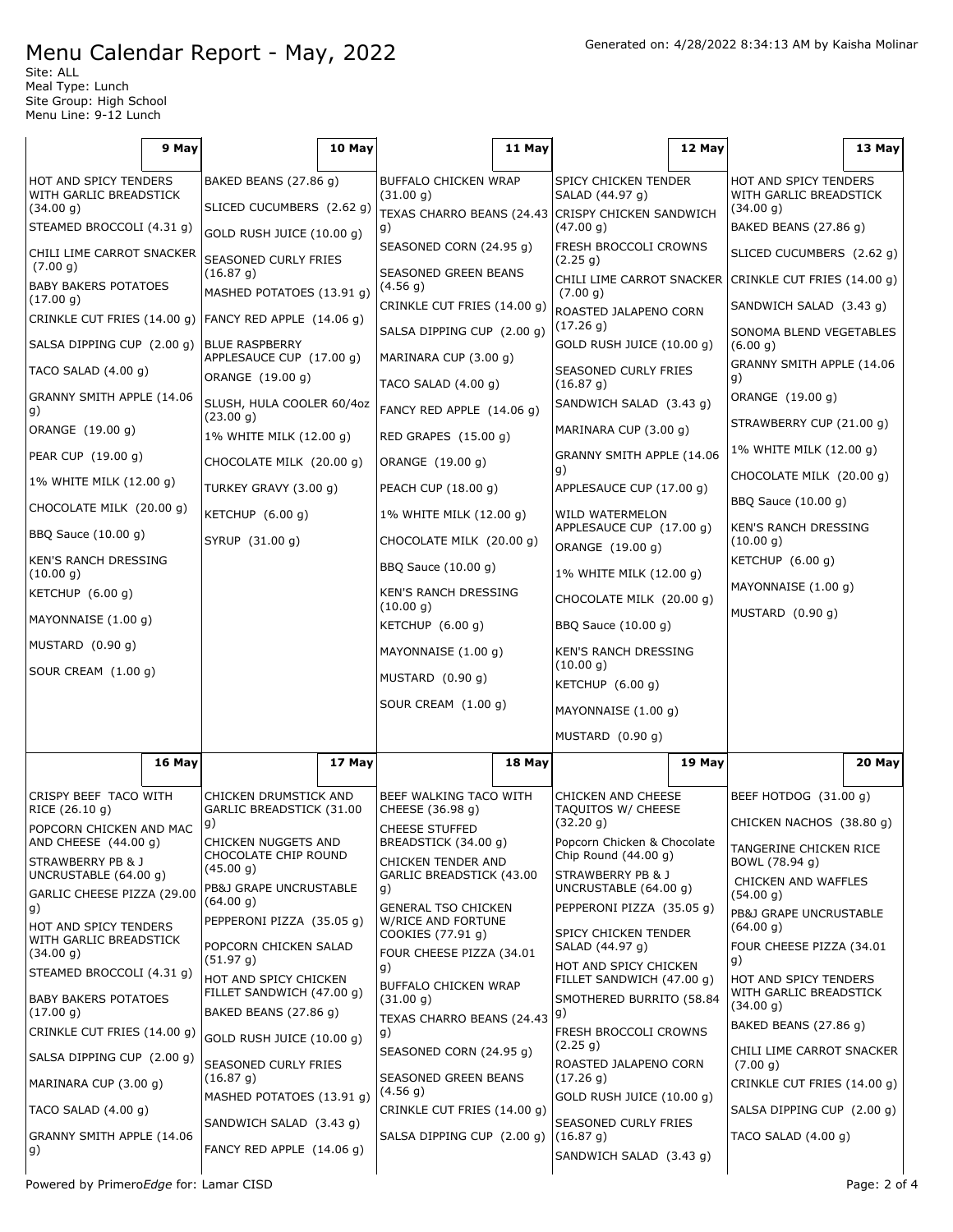Site: ALL Meal Type: Lunch Site Group: High School Menu Line: 9-12 Lunch

|                                                   | 16 May |                                                                       | 17 May |                                                 | 18 May |                                              | 19 May |                                          | 20 May |
|---------------------------------------------------|--------|-----------------------------------------------------------------------|--------|-------------------------------------------------|--------|----------------------------------------------|--------|------------------------------------------|--------|
| ORANGE (19.00 g)                                  |        | APPLESAUCE CUP (17.00 g)                                              |        | MARINARA CUP (3.00 g)                           |        | SALSA DIPPING CUP (2.00 g)                   |        | SONOMA BLEND VEGETABLES                  |        |
| PEAR CUP (19.00 g)                                |        | <b>BLUE RASPBERRY</b>                                                 |        | TACO SALAD (4.00 g)                             |        | GRANNY SMITH APPLE (14.06                    |        | (6.00 g)<br>GRANNY SMITH APPLE (14.06    |        |
| 1% WHITE MILK (12.00 g)                           |        | APPLESAUCE CUP (17.00 g)<br>ORANGE (19.00 g)                          |        | FANCY RED APPLE (14.06 g)                       |        | g)<br>APPLESAUCE CUP (17.00 g)               |        | g)                                       |        |
| CHOCOLATE MILK (20.00 g)                          |        | 1% WHITE MILK (12.00 g)                                               |        | RED GRAPES (15.00 g)                            |        | WILD WATERMELON                              |        | ORANGE (19.00 q)                         |        |
| BBQ Sauce (10.00 g)                               |        | CHOCOLATE MILK (20.00 g)                                              |        | ORANGE (19.00 g)                                |        | APPLESAUCE CUP (17.00 g)                     |        | STRAWBERRY CUP (21.00 g)                 |        |
| <b>KEN'S RANCH DRESSING</b>                       |        | BBQ Sauce (10.00 g)                                                   |        | PEACH CUP (18.00 g)                             |        | ORANGE (19.00 g)                             |        | 1% WHITE MILK (12.00 g)                  |        |
| (10.00 g)<br>KETCHUP $(6.00 g)$                   |        | TURKEY GRAVY (3.00 g)                                                 |        | 1% WHITE MILK (12.00 g)                         |        | 1% WHITE MILK (12.00 g)                      |        | CHOCOLATE MILK (20.00 g)                 |        |
| MAYONNAISE (1.00 g)                               |        | KEN'S RANCH DRESSING                                                  |        | CHOCOLATE MILK (20.00 g)<br>BBQ Sauce (10.00 g) |        | CHOCOLATE MILK (20.00 g)                     |        | BBQ Sauce (10.00 g)                      |        |
| MUSTARD (0.90 g)                                  |        | (10.00 g)                                                             |        |                                                 |        | BBQ Sauce (10.00 g)                          |        | <b>KEN'S RANCH DRESSING</b><br>(10.00 g) |        |
| SOUR CREAM (1.00 g)                               |        | KETCHUP $(6.00 g)$<br>MAYONNAISE (1.00 g)                             |        | KEN'S RANCH DRESSING                            |        | KEN'S RANCH DRESSING<br>(10.00 g)            |        | KETCHUP (6.00 g)                         |        |
|                                                   |        |                                                                       |        | (10.00 g)<br>KETCHUP $(6.00 g)$                 |        | KETCHUP $(6.00 q)$                           |        | MAYONNAISE (1.00 g)                      |        |
|                                                   |        | MUSTARD (0.90 g)                                                      |        | MAYONNAISE (1.00 g)                             |        | MAYONNAISE (1.00 g)                          |        | MUSTARD $(0.90 g)$                       |        |
|                                                   |        |                                                                       |        | MUSTARD (0.90 g)                                |        | MUSTARD (0.90 g)                             |        | SOUR CREAM (1.00 g)                      |        |
|                                                   |        |                                                                       |        | SOUR CREAM (1.00 g)                             |        |                                              |        | SYRUP (31.00 g)                          |        |
|                                                   | 23 May |                                                                       | 24 May |                                                 | 25 May |                                              | 26 May |                                          | 27 May |
|                                                   |        |                                                                       |        |                                                 |        |                                              |        |                                          |        |
| CRISPY BEEF TACO WITH<br>RICE (26.10 g)           |        | BONELESS BUFFALO WINGS<br>WITH GARLIC BREADSTICK                      |        | BEEF WALKING TACO WITH<br>CHEESE (36.98 g)      |        | FRITO PIE (43.20 g)                          |        |                                          |        |
| CHICKEN DRUMSTICK AND<br>GARLIC BREADSTICK (31.00 |        | (42.00 g)<br>CHICKEN NUGGETS AND<br>CHOCOLATE CHIP ROUND<br>(45.00 g) |        | TANGERINE CHICKEN RICE<br>BOWL (78.94 g)        |        | CHICKEN AND CHEESE<br>TAQUITOS W/ CHEESE     |        |                                          |        |
| g)                                                |        |                                                                       |        | CHICKEN TENDER AND                              |        | (32.20 g)<br>Popcorn Chicken & Chocolate     |        |                                          |        |
| STRAWBERRY PB & J<br>UNCRUSTABLE (64.00 g)        |        | PB&J GRAPE UNCRUSTABLE                                                |        | GARLIC BREADSTICK (43.00<br>g)                  |        | Chip Round $(44.00 g)$                       |        |                                          |        |
| FOUR CHEESE PIZZA (34.01                          |        | (64.00 g)<br>PEPPERONI PIZZA (35.05 g)                                |        | MOZZARELLA STICK (33.00 g)                      |        | STRAWBERRY PB & J<br>UNCRUSTABLE (64.00 g)   |        |                                          |        |
| g)<br>HOT AND SPICY TENDERS                       |        | POPCORN CHICKEN SALAD                                                 |        | FOUR CHEESE PIZZA (34.01                        |        | GARLIC CHEESE PIZZA (29.00<br>g)             |        |                                          |        |
| WITH GARLIC BREADSTICK<br>(34.00 g)               |        | (51.97 g)<br>HOT AND SPICY CHICKEN<br>FILLET SANDWICH (47.00 g)       |        | g)<br>BUFFALO CHICKEN WRAP                      |        | SPICY CHICKEN TENDER                         |        |                                          |        |
| STEAMED BROCCOLI (4.31 g)                         |        |                                                                       |        | (31.00 g)<br>TEXAS CHARRO BEANS (24.43)         |        | SALAD (44.97 g)<br>CRISPY CHICKEN SANDWICH   |        |                                          |        |
| CHILI LIME CARROT SNACKER   BAKED BEANS (27.86 g) |        |                                                                       |        | g)                                              |        | (47.00 g)                                    |        |                                          |        |
| (7.00 g)<br><b>BABY BAKERS POTATOES</b>           |        | SLICED CUCUMBERS (2.62 g) SEASONED CORN (24.95 g)                     |        |                                                 |        | FRESH BROCCOLI CROWNS<br>(2.25 g)            |        |                                          |        |
| (17.00 g)<br>CRINKLE CUT FRIES (14.00 g)          |        | GOLD RUSH JUICE (10.00 g)                                             |        | SEASONED GREEN BEANS<br>(4.56 g)                |        | CHILI LIME CARROT SNACKER<br>(7.00 g)        |        |                                          |        |
| SALSA DIPPING CUP (2.00 q)                        |        | SEASONED CURLY FRIES<br>(16.87 g)                                     |        | CRINKLE CUT FRIES (14.00 g)                     |        | ROASTED JALAPENO CORN                        |        |                                          |        |
| TACO SALAD $(4.00 g)$                             |        | MASHED POTATOES (13.91 g)                                             |        | SALSA DIPPING CUP (2.00 g)                      |        | (17.26 g)<br>GOLD RUSH JUICE (10.00 g)       |        |                                          |        |
| GRANNY SMITH APPLE (14.06                         |        | SANDWICH SALAD (3.43 g)                                               |        | MARINARA CUP (3.00 g)                           |        | SEASONED CURLY FRIES                         |        |                                          |        |
| g)                                                |        | FANCY RED APPLE (14.06 g)                                             |        | TACO SALAD $(4.00 g)$                           |        | (16.87 g)                                    |        |                                          |        |
| ORANGE (19.00 g)                                  |        | <b>BLUE RASPBERRY</b><br>APPLESAUCE CUP (17.00 g)                     |        | FANCY RED APPLE (14.06 g)                       |        | SANDWICH SALAD (3.43 g)                      |        |                                          |        |
| PEAR CUP (19.00 g)                                |        |                                                                       |        | RED GRAPES (15.00 g)                            |        | MARINARA CUP (3.00 g)                        |        |                                          |        |
| 1% WHITE MILK (12.00 g)                           |        | ORANGE (19.00 g)                                                      |        | ORANGE (19.00 g)                                |        | GRANNY SMITH APPLE (14.06<br>g)              |        |                                          |        |
| CHOCOLATE MILK (20.00 g)                          |        | 1% WHITE MILK (12.00 g)                                               |        | PEACH CUP (18.00 g)                             |        | APPLESAUCE CUP (17.00 g)                     |        |                                          |        |
| BBQ Sauce (10.00 g)                               |        | CHOCOLATE MILK (20.00 g)                                              |        | 1% WHITE MILK (12.00 g)                         |        | WILD WATERMELON                              |        |                                          |        |
| KEN'S RANCH DRESSING<br>(10.00 g)                 |        | BBQ Sauce (10.00 g)                                                   |        | CHOCOLATE MILK (20.00 g)                        |        | APPLESAUCE CUP (17.00 g)<br>ORANGE (19.00 g) |        |                                          |        |
| KETCHUP (6.00 g)                                  |        | TURKEY GRAVY (3.00 g)                                                 |        | BBQ Sauce (10.00 g)                             |        | 1% WHITE MILK (12.00 g)                      |        |                                          |        |
|                                                   |        |                                                                       |        |                                                 |        |                                              |        |                                          |        |